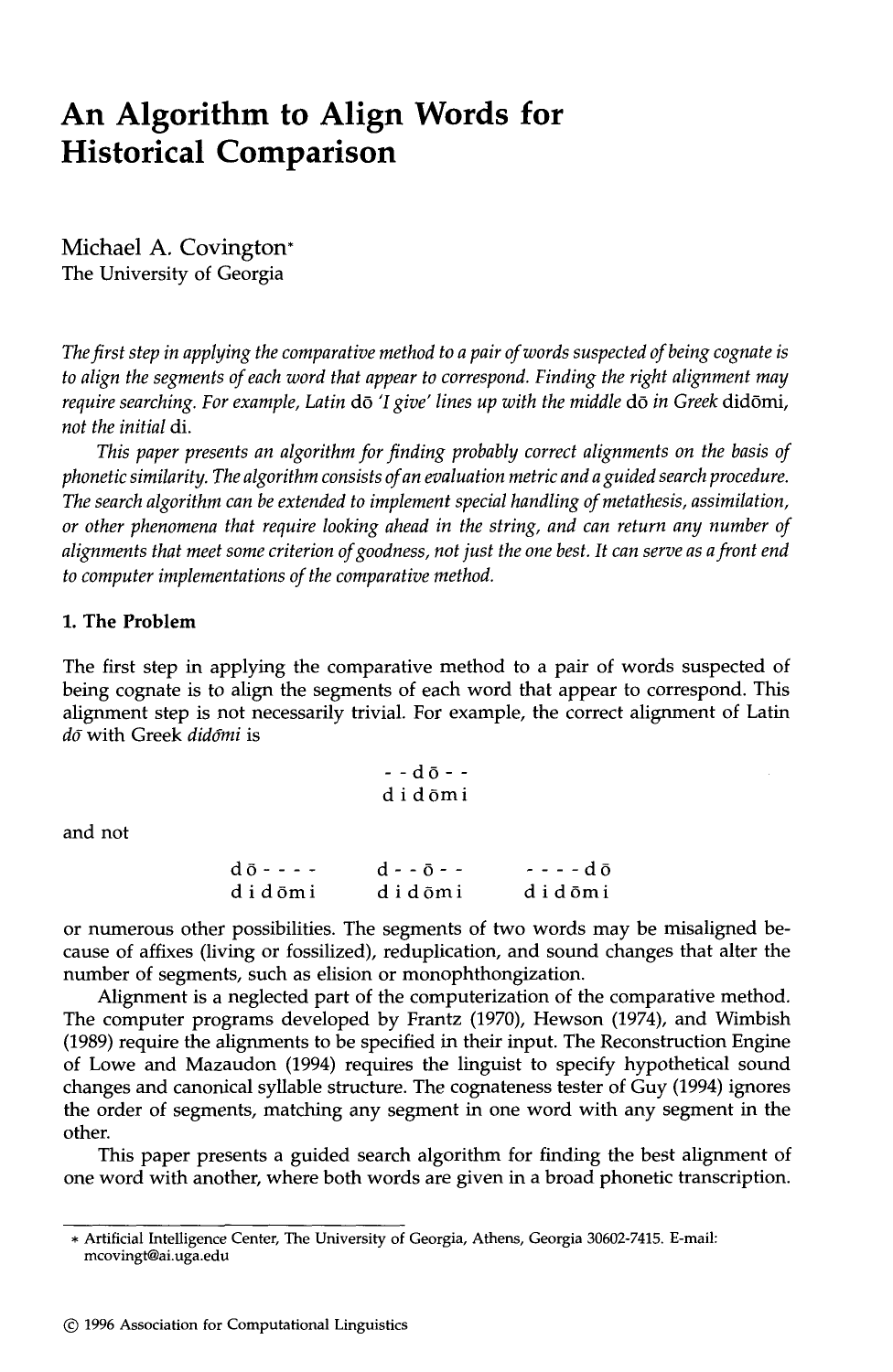The algorithm compares surface forms and does not look for sound laws or phonological rules; it is meant to correspond to the linguist's first look at unfamiliar data. A prototype implementation has been built in Prolog and tested on a corpus of 82 known cognate pairs from various languages. Somewhat surprisingly, it needs little or no knowledge of phonology beyond the distinction between vowels, consonants, and glides.

# **2. Alignments**

If the two words to be aligned are identical, the task of aligning them is trivial. In all other cases, the problem is one of inexact string matching, i.e., finding the alignment that minimizes the difference between the two words. A dynamic programming algorithm for inexact string matching is well known (Sankoff & Kruskal 1983, Ukkonen 1985, Waterman 1995), but I do not use it, for several reasons. First, the strings being aligned are relatively short, so the efficiency of dynamic programming on long strings is not needed. Second, dynamic programming normally gives only one alignment for each pair of strings, but comparative reconstruction may need the  $n$  best alternatives, or all that meet some criterion. Third, the tree search algorithm lends itself to modification for special handling of metathesis or assimilation. More about this later; first I need to sketch what the aligner is supposed to accomplish.

An alignment can be viewed as a way of stepping through two words concurrently, consuming all the segments of each. At each step, the aligner can perform either a match or skip. A match is what happens when the aligner consumes a segment from each of the two words in a single step, thereby aligning the two segments with each other (whether or not they are phonologically similar). A skip is what happens when it consumes a segment from one word while leaving the other word alone. Thus, the alignment

$$
\begin{array}{c} a\ b\ c\ -\ b\ d\ e \end{array}
$$

is produced by skipping a, then matching b with b, then matching c with d, then skipping e. Here as elsewhere, hyphens in either string correspond to skipped segments in the other. $<sup>1</sup>$ </sup>

The aligner is not allowed to perform, in succession, a skip on one string and then a skip on the other, because the result would be equivalent to a match (of possibly dissimilar segments). That is, of the three alignments

> ab-c a-bc abc a-dc ad-c adc

only the third one is permitted; pursuing all three would waste time because they are equivalent as far as linguistic claims are concerned. (Determining whether  $b$  and  $d$ actually correspond is a question of historical reconstruction, not of alignment.) I call this restriction the no-alternating-skips rule.

To identify the best alignment, the algorithm must assign a **penalty** (cost) to every skip or match. The best alignment is the one with the lowest total penalty. As a first

<sup>1</sup> Traditionally, the problem is formulated in terms of operations to turn one string into the other. Skips in string 1 and string 2 are called deletions and **insertions** respectively, and matches of dissimilar segments are called substitutions. This terminology is inappropriate for historical linguistics, since the ultimate goal is to derive the two strings from a common ancestor.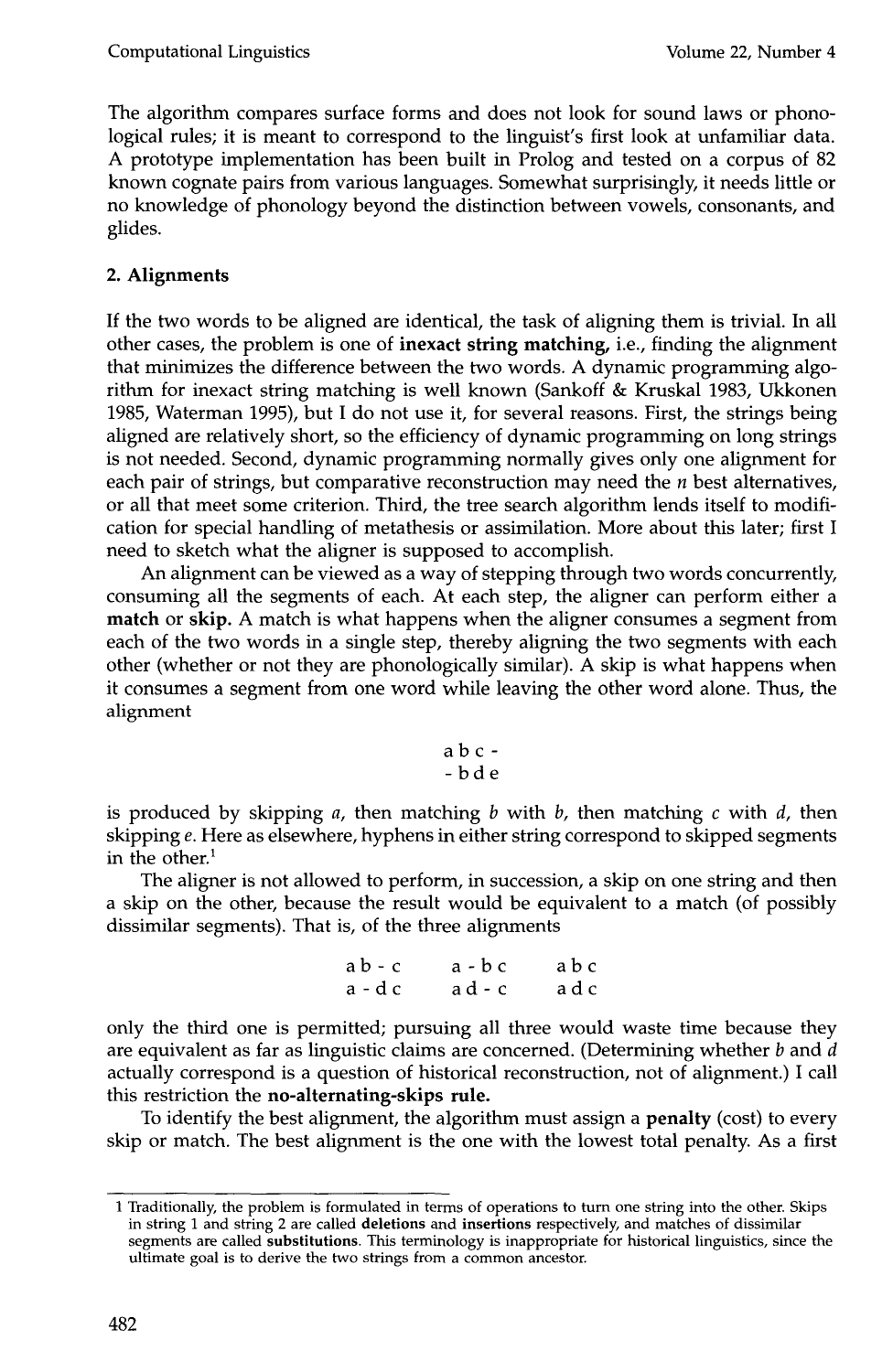approximation, we can use the following penalties:

- 0.0 for an exact match;
- 0.5 for aligning a vowel with a different vowel, or a consonant with a different consonant;
- 1.0 for a complete mismatch;
- 0.5 for a skip (so that two alternating skips--the disallowed case--would have the same penalty as the mismatch to which they are equivalent).

Then the possible alignments of Spanish *el* and French *le* (phonetically [lo]) are:

el  $1<sub>9</sub>$  2 complete mismatches  $= 2.0$ -el  $1<sub>0</sub> - 2$  skips + 1 vowel pair = 1.5 el-  $- 1$  o 2 skips  $+ 1$  exact match = 1.0

The third of these has the lowest penalty (and is the etymologically correct alignment).

#### **3. The Search Space**

Figure 1 shows, in the form of a tree, all of the moves that the aligner might try while attempting to align two three-letter words (English [hæz] and German [hat]). We know that these words correspond segment-by-segment,<sup>2</sup> but the aligner does not. It has to work through numerous alternatives in order to conclude that

$$
\begin{array}{c}\nh \approx z \\
h \text{a t}\n\end{array}
$$

is indeed the best alignment.

The alignment algorithm is simply a depth-first search of this tree, beginning at the top of Figure 1. That is, at each position in the pair of input strings, the aligner tries first a match, then a skip on the first word, then a skip on the second, and computes all the consequences of each. After completing each alignment it backs up to the most recent untried alternative and tries a different one. "Dead ends" in the tree are places where further computation is blocked by the no-alternating-skip rule.

As should be evident, the search tree can be quite large even if the words being aligned are fairly short. Table 1 gives the number of possible alignments for words of various lengths; when both words are of length *n*, there are about  $3^{n-1}$  alignments, not counting dead ends. Without the no-alternating-skip rule, the number would be about  $5<sup>n</sup>/2$ . Exact formulas are given in the appendix.

Fortunately, the aligner can greatly narrow the search by putting the evaluation metric to use as it works. The key idea is to abandon any branch of the search tree

<sup>2</sup> Actually, as an anonymous reviewer points out, the exact correspondence is between German *hat* and earlier English *hath. The* current English -s ending may be analogical. This does not affect the validity of the example because /t/ and /s/are certainly in corresponding positions, regardless of their phonological history.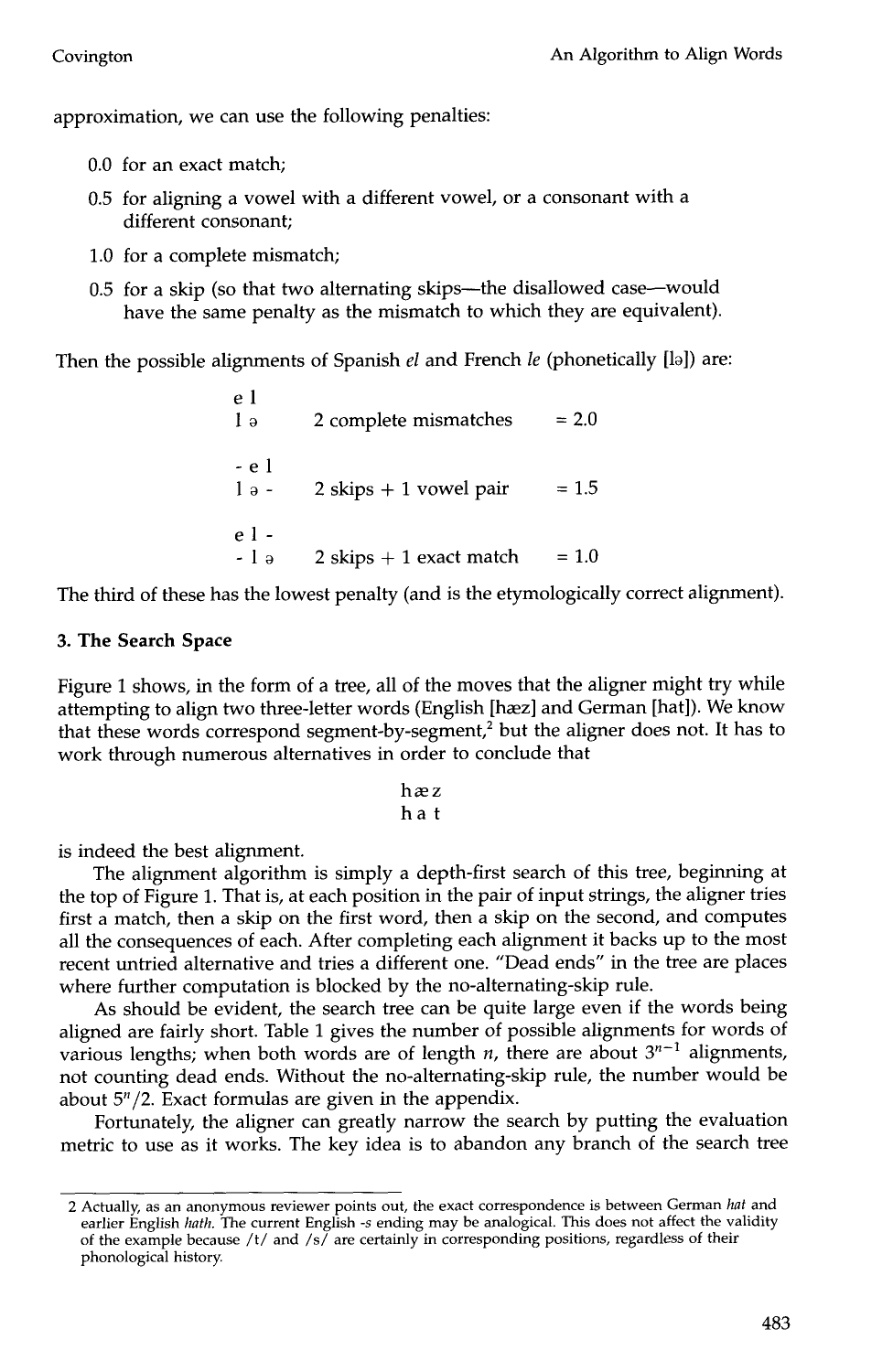

**Figure 1**  Search space for aligning English /hæz/ with German /hat/.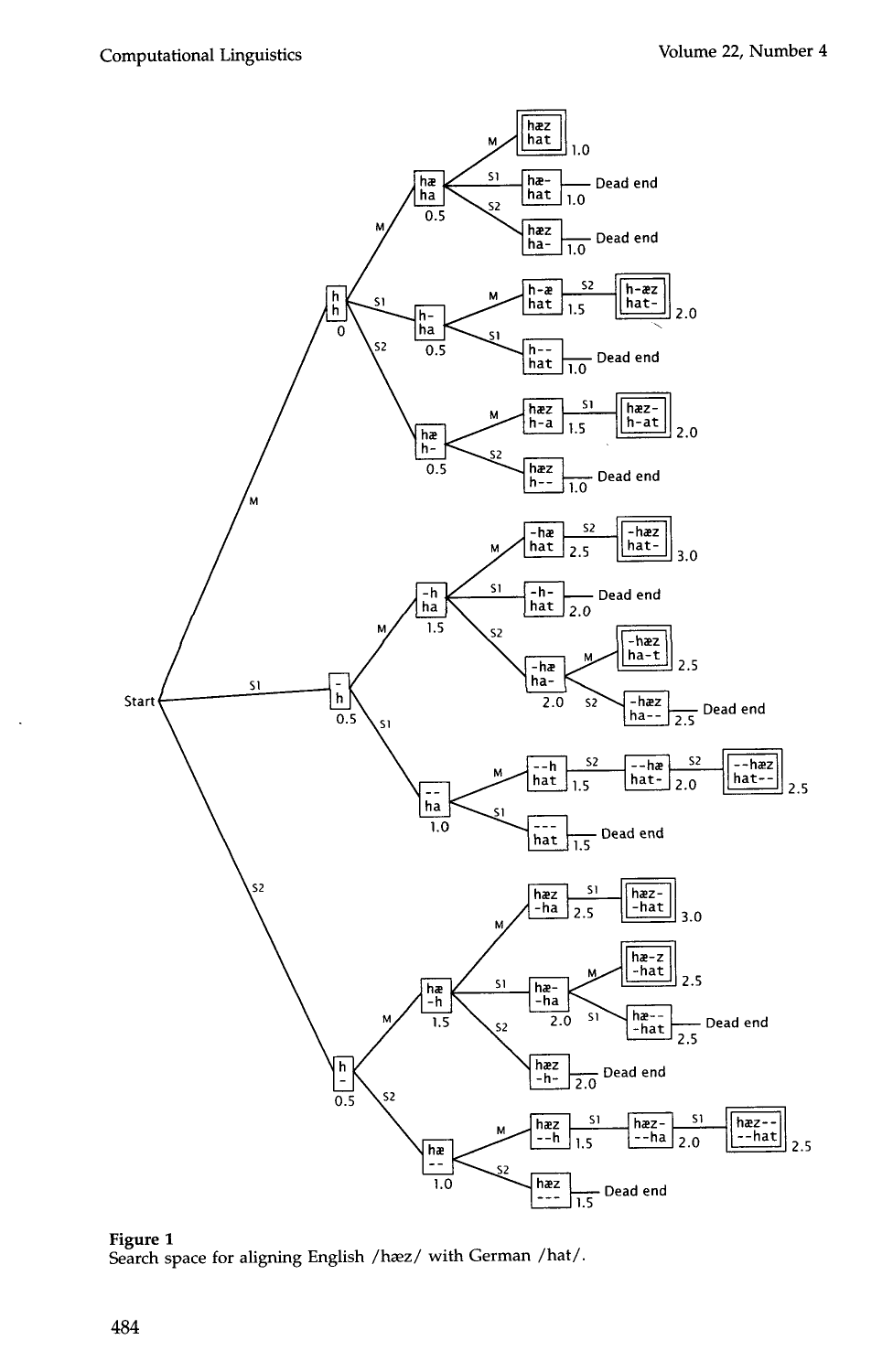|                                            | Lengths of words | Alignments      |
|--------------------------------------------|------------------|-----------------|
| 2                                          | 2                | 3               |
| $\overline{c}$                             | 3                | 5               |
| $\overline{\mathbf{c}}$                    | 4                | 8               |
| $\overline{2}$                             | 5                | 12              |
|                                            | 3                | 9               |
| $\begin{array}{c} 3 \\ 3 \\ 3 \end{array}$ | 4                | 15              |
|                                            | 5                | 24              |
| $\overline{\mathbf{4}}$                    | 4                | 27              |
| $\overline{\mathbf{4}}$                    | 5                | $\overline{46}$ |
| $\overline{5}$                             | 5                | 83              |
|                                            |                  |                 |
| 10                                         | 10               | 26,797          |

| Table 1 |                                                  |  |  |  |
|---------|--------------------------------------------------|--|--|--|
|         | Number of alignments as a function of lengths of |  |  |  |
| words.  |                                                  |  |  |  |

as soon as the accumulated penalty exceeds the total penalty of the best alignment found so far. Figure 2 shows the search tree after pruning according to this principle. The total amount of work is roughly cut in half. With larger trees, the saving can be even greater.

To ensure that a relatively good alignment is found early, it is important, at each stage, to try matches before trying skips. Otherwise the aligner would start by generating a large number of useless displacements of each string relative to the other, **all**  of which have high penalties and do not narrow the search space much. Even so, the algorithm is quite able to skip affixes when appropriate. For example, when asked to align Greek *didomi* with Latin *do*, it tries only three alignments, of which the best two are:

| didōmi      | didōmi              |
|-------------|---------------------|
| d - - ō - - | $- - d \bar{0} - -$ |

Choosing the right one of these is then a task for the linguist rather than the alignment algorithm. However, it would be easy to modify the algorithm to use a lower penalty for skips at the beginning or end of a word than skips elsewhere; the algorithm would then be more willing to postulate prefixes and suffixes than infixes.

#### **4. The Full Evaluation Metric**

Table 2 shows an evaluation metric developed by trial and error using the 82 cognate pairs shown in the subsequent tables. To avoid floating-point rounding errors, all penalties are integers, and the penalty for a complete mismatch is now 100 rather than 1.0. The principles that emerge are that syllabicity is paramount, consonants matter more than vowels, and affixes tend to be contiguous.

Somewhat surprisingly, it was not necessary to use information about place of articulation in this evaluation metric (although there are a few places where it might have helped). This accords with Anttila's (1989, 230) observation that great phonetic subtlety is not needed to align words; what one wants to do is find the exact matches and align the syllabic peaks, matching segments of comparable syllabicity (vowels with vowels and consonants with consonants).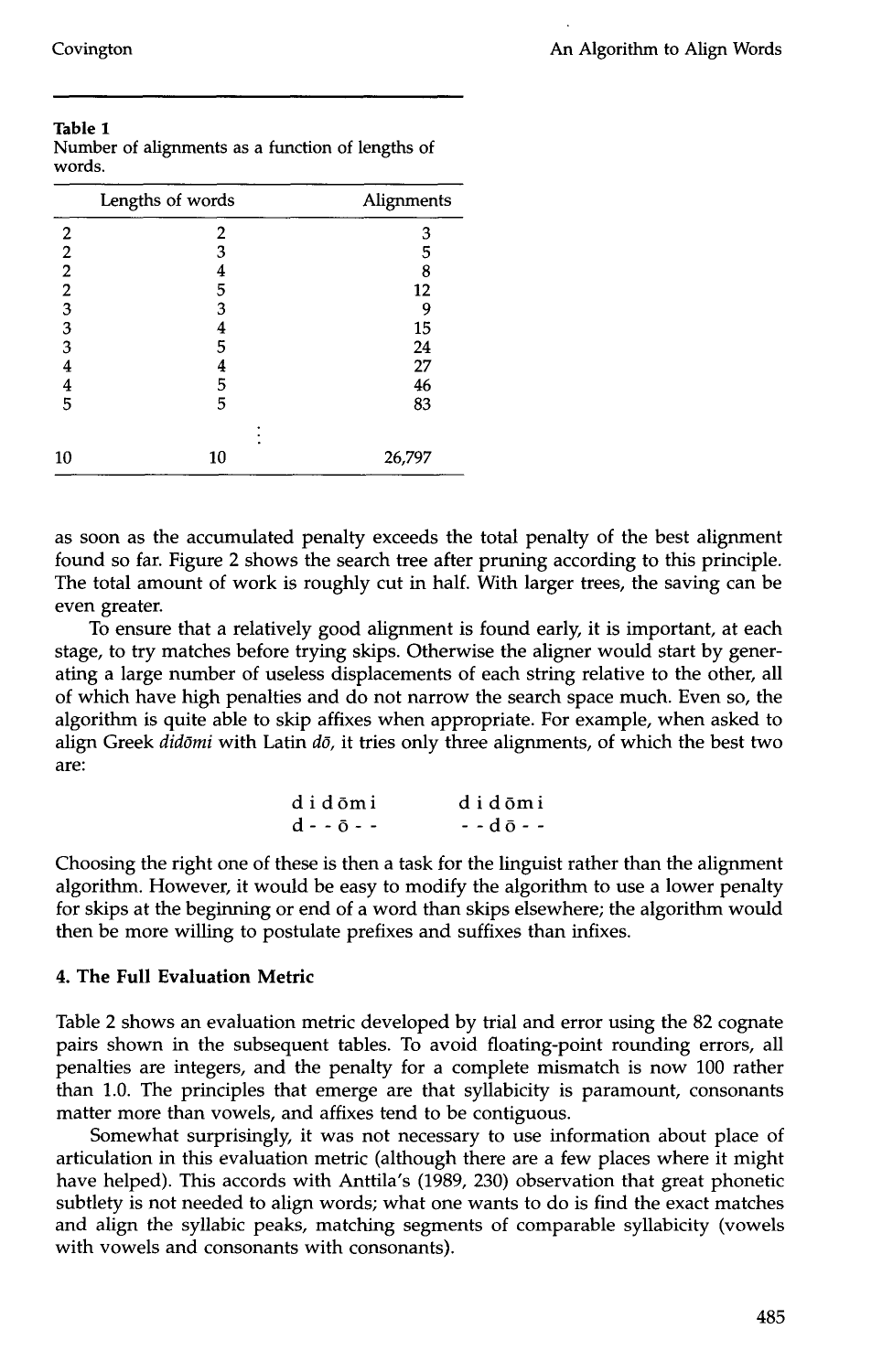$\ddot{\phantom{a}}$ 



**Figure 2**  Same tree as in Figure 1, after pruning.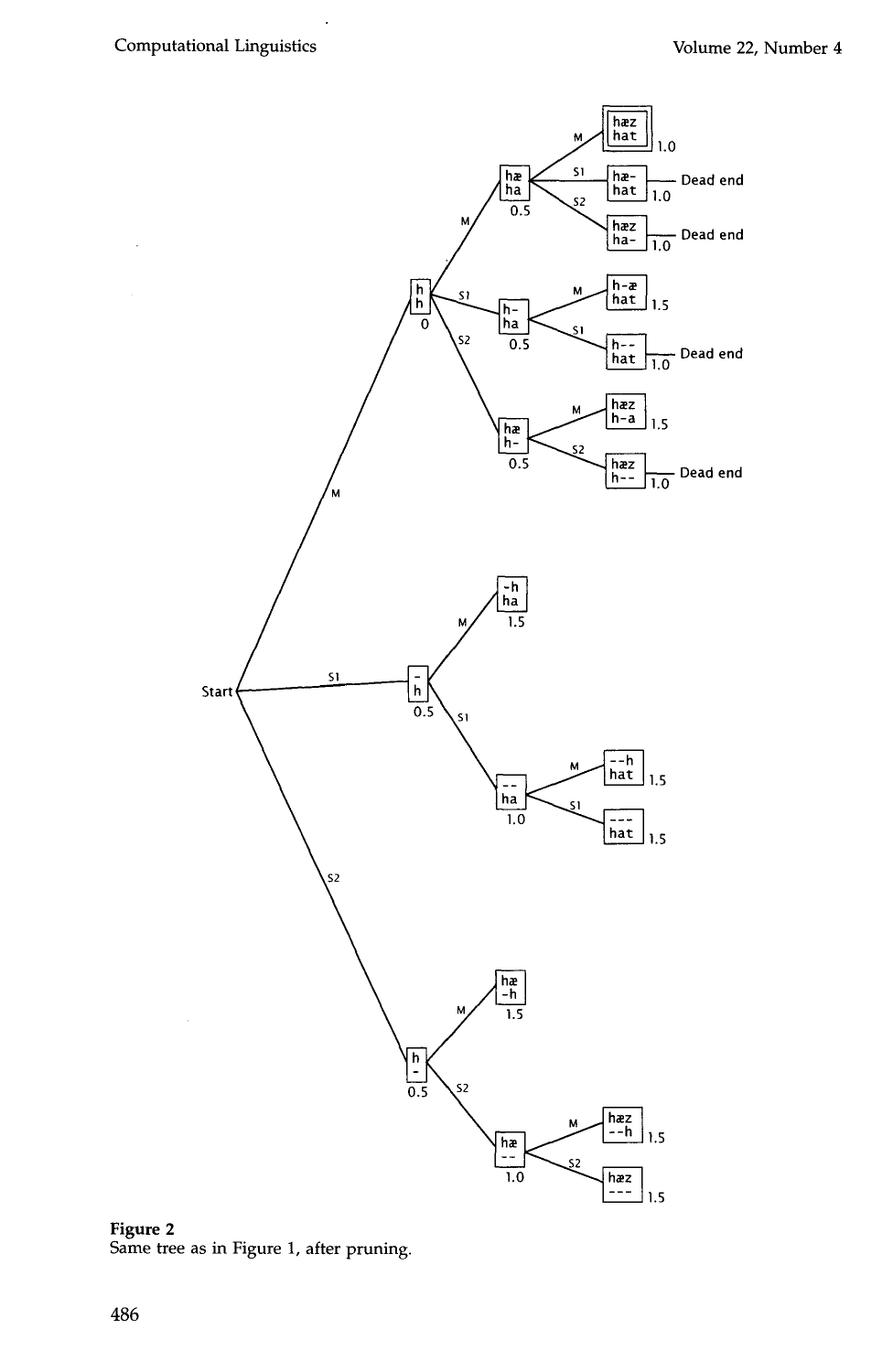| Evaluation metric developed from actual data. |  |  |  |  |
|-----------------------------------------------|--|--|--|--|
|-----------------------------------------------|--|--|--|--|

| Penalty | Conditions                                                                                                                                                |
|---------|-----------------------------------------------------------------------------------------------------------------------------------------------------------|
| 0       | Exact match of consonants or glides $(w, y)$                                                                                                              |
| 5       | Exact match of vowels (reflecting the fact that<br>the aligner should prefer to match consonants<br>rather than vowels if it must choose between the two) |
| 10      | Match of two vowels that differ only in length,<br>or $i$ and $y$ , or $u$ and $w$                                                                        |
| 30      | Match of two dissimilar vowels                                                                                                                            |
| 60      | Match of two dissimilar consonants                                                                                                                        |
| 100     | Match of two segments with no discernible similarity                                                                                                      |
| 40      | Skip preceded by another skip in the same word<br>(reflecting the fact that affixes tend to be<br>contiguous)                                             |
| 50      | Skip not preceded by another skip in the same word                                                                                                        |

It follows that the input to the aligner should be in broad phonetic transcription, using symbols with closely similar values in both langauges. Excessively narrow phonetic transcriptions do not help; they introduce too many subtle mismatches that should have been ignored.

Phonemic transcriptions are acceptable insofar as they are also broad phonetic, but, unlike comparative reconstruction, alignment does not benefit by taking phonemes as the starting point. One reason is that alignment deals with syntagmatic rather than paradigmatic relations between sounds; what counts is the place of the sound in the word, not the place of the sound in the sound system. Another reason is that earlier and later languages are tied together more by the physical nature of the sounds than by the structure of the system. The physical sounds are handed down from earlier generations but the system of contrasts is constructed anew by every child learning to talk.

The aligner's only job is to line up words to maximize phonetic similarity. In the absence of known sound correspondences, it can do no more. Its purpose is to simulate a linguist's first look at unfamiliar data. Linguistic research is a bootstrapping process in which data leads to analysis and analysis leads to more and better-interpreted data. In its present form, the aligner does not participate in this process.

# **5. Results on Actual Data**

Tables 3 to 10 show how the aligner performed on 82 cognate pairs in various languages. (Tables 5-8 are loosely based on the Swadesh word lists of Ringe 1992.)<sup>3</sup>

<sup>3</sup> To briefly address Ringe's main point: if the "best" alignment of a pair of words is used, the likelihood of finding a chance similarity is much higher than when using a fixed, canonical alignment.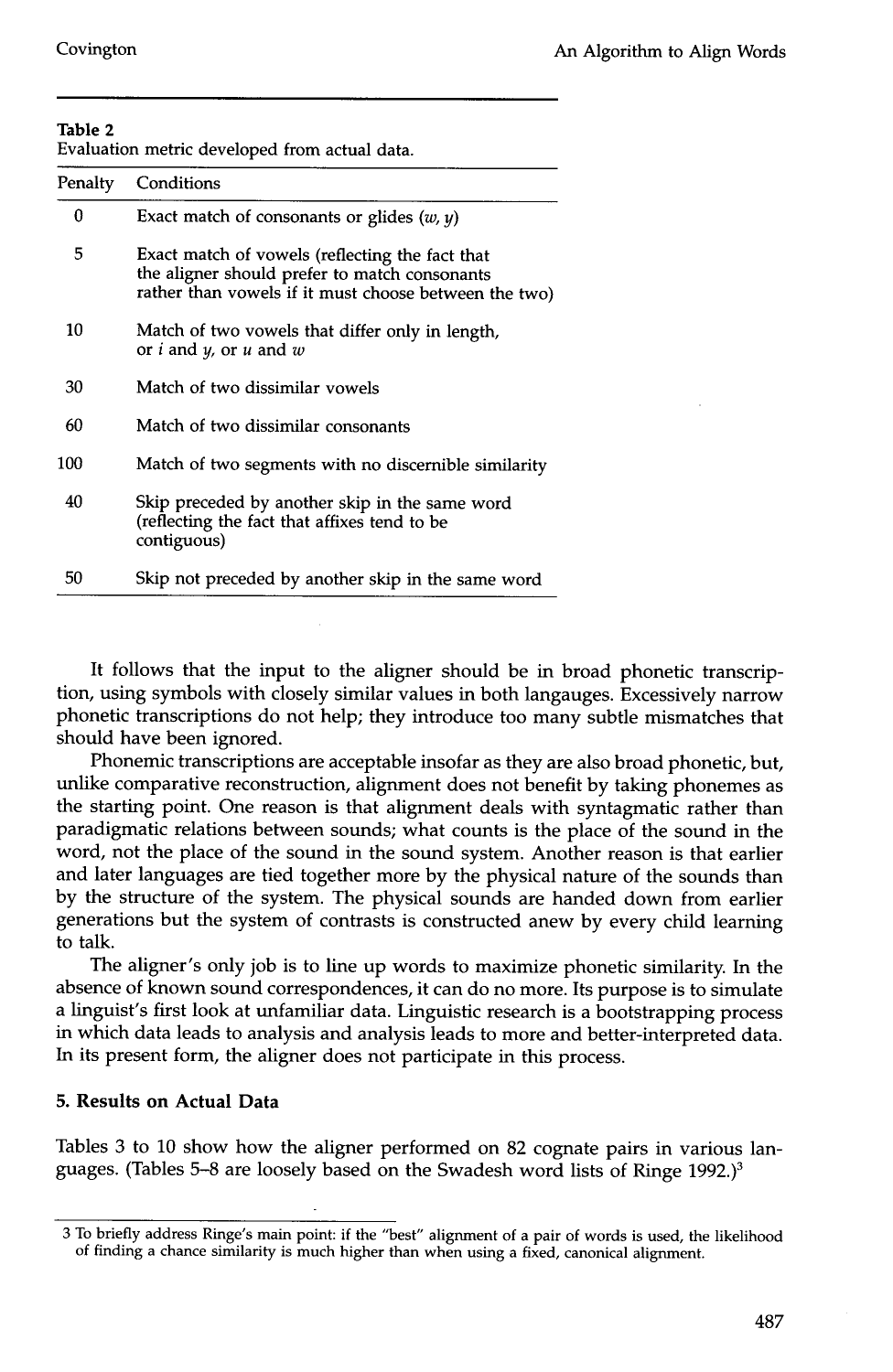| Alignments obtained with test set of Spanish-French cognate pairs. |  |  |  |
|--------------------------------------------------------------------|--|--|--|

| yo : je 'I'             | y o<br>žэ                  |
|-------------------------|----------------------------|
| tu: tu' you'            | t u<br>t ü                 |
| nosotros : nous 'you'   | nosotros<br>$nu - - - -$   |
| quién : qui 'who?'      | kyen<br>$\mathbf{k}$ i - - |
| qué : quoi 'what?'      | $k - e$<br>kwa             |
| todos : tous 'all'      | todos<br>t u - - -         |
| una : une 'one' (f.sg.) | una<br>ün -                |
| dos: deux 'two'         | dos<br>dö-                 |
| tres: troix 'three'     | $tr - es$<br>t rwa -       |
| hombre : homme 'man'    | omb r e<br>$om - -$        |
|                         |                            |

These are "difficult" language pairs. On closely similar languages, such as Spanish/Italian or German/Danish, the aligner would have performed much better. Even so, on Spanish and French---chosen because they are historically close but phonologically very different---the aligner performed almost flawlessly (Tables 3 and 4). Its only clear mistake is that it missed the *hr* correspondence in *arbre : drbol,* but so would the linguist without other data.

With English and German it did almost as well (Tables 5 and 6). The *s in this*  is aligned with the wrong *s in dieses* because that alignment gave greater phonetic similarity; taking off the inflectional ending would have prevented this mistake. The alignments of *mouth* with *Mund* and eye with *Auge* gave the aligner some trouble; in each case it produced two alternatives, each getting part of the alignment right.

English and Latin (Tables 7 and 8) are much harder to pair up, since they are separated by millennia of phonological and morphological change, including Grimm's Law. Nonetheless, the aligner did reasonably well with them, correctly aligning, for example, *star* with *stglla* and *round* with *rotundus.* In some cases it was just plain wrong, e.g., aligning *tooth* with the *-tis* ending of *dentis.* In others it was indecisive; although it found the correct alignment of *fish* with *piscis,* it could not distinguish it from three alternatives. In all of these cases, eliminating the inflectional endings would have resulted in correct or nearly correct alignments.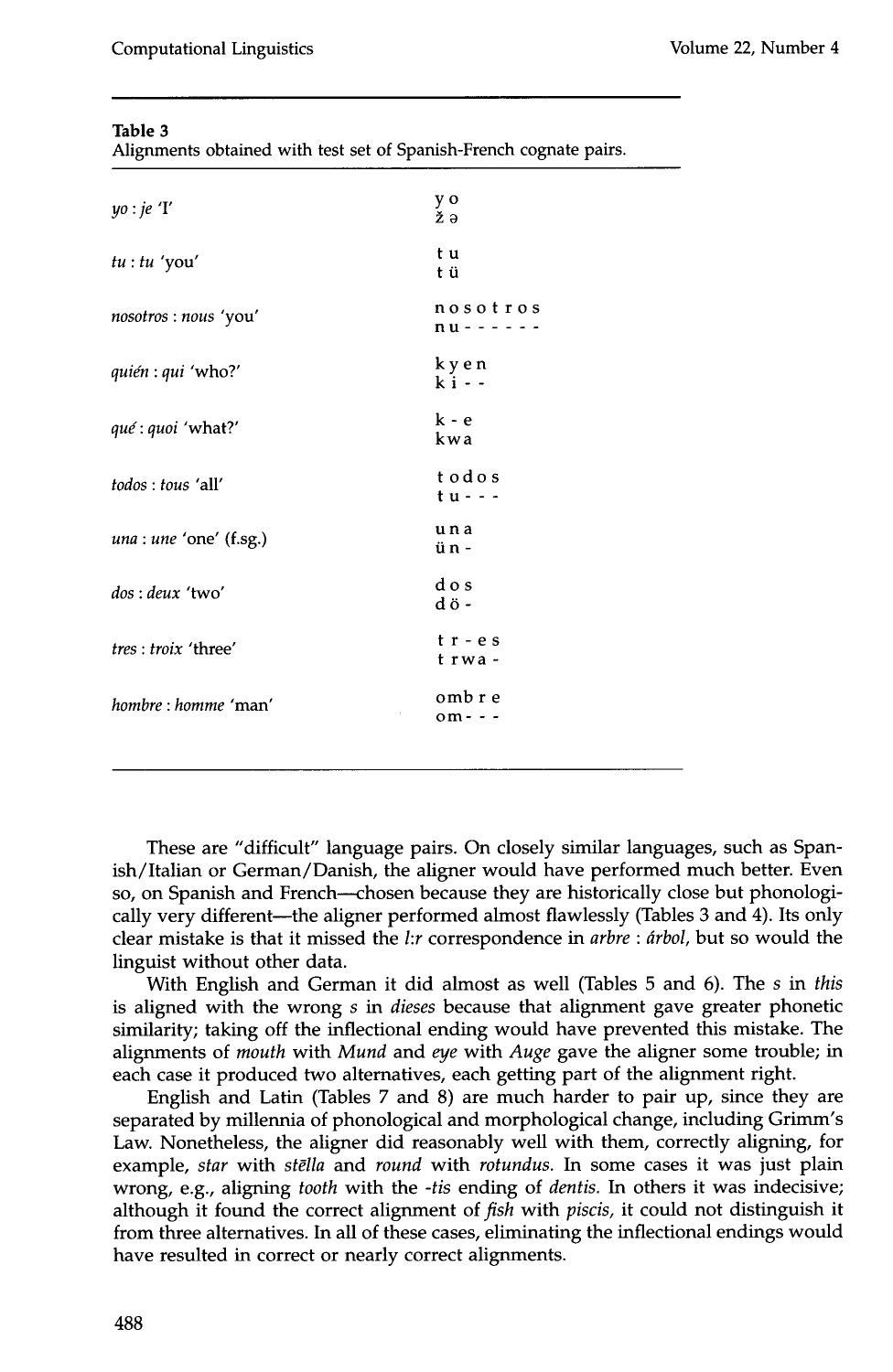Alignments obtained with test set of Spanish-French cognate pairs (continued).

| árbol : arbre 'tree'                           | $a$ rb - o l<br>$a$ rbrə-           |
|------------------------------------------------|-------------------------------------|
| <i>pluma</i> : <i>plume</i> 'feather'          | pluma<br>plüm-                      |
| <i>cabeza</i> 'head' : <i>cap</i> 'promontory' | $k$ abe $\theta$ a<br>$k$ a p - - - |
| boca: bouche 'mouth'                           | boka<br>$b u \simeq$                |
| <i>pie</i> : <i>pied</i> 'foot'                | pye<br>pye                          |
| <i>corazón : coeur 'heart'</i>                 | $k$ or a $\theta$ on<br>kör - - - - |
| ver: voir 'see'                                | b-er<br>ywa r                       |
| venir : venir 'come'                           | benir<br>vənir                      |
| decir : dire 'say'                             | deθir<br>d - - i r                  |
| pobre : pauvre 'poor'                          | pobre<br>povra                      |

Table 9 shows that the algorithm works well with non-Indo-European languages, in this case Fox and Menomini cognates chosen more or less randomly from Bloomfield (1941). Apart from some minor trouble with the suffix of the first item, the aligner had smooth sailing.

Finally, Table 10 shows how the aligner fared with some word pairs involving Latin, Greek, Sanskrit, and Avestan, again without knowledge of morphology. Because it knows nothing about place of articulation or Grimm's Law, it cannot tell whether the *d* in daughter corresponds with the *th* or the *g* in Greek *thugater*. But on *centum* : *hekaton* and *centum : satom* the aligner performed perfectly.

#### **6. Improving the Alignment Algorithm**

This alignment algorithm and its evaluation metric are, in effect, a formal reconstruction of something that historical linguists do intuitively. As such, they provide an empirical test of theories about how historical reconstruction is practiced.

There are limits to how well an aligner can perform, given that it knows nothing about comparative reconstruction or regularity of correspondences. Nonetheless, the present algorithm could be improved in several ways.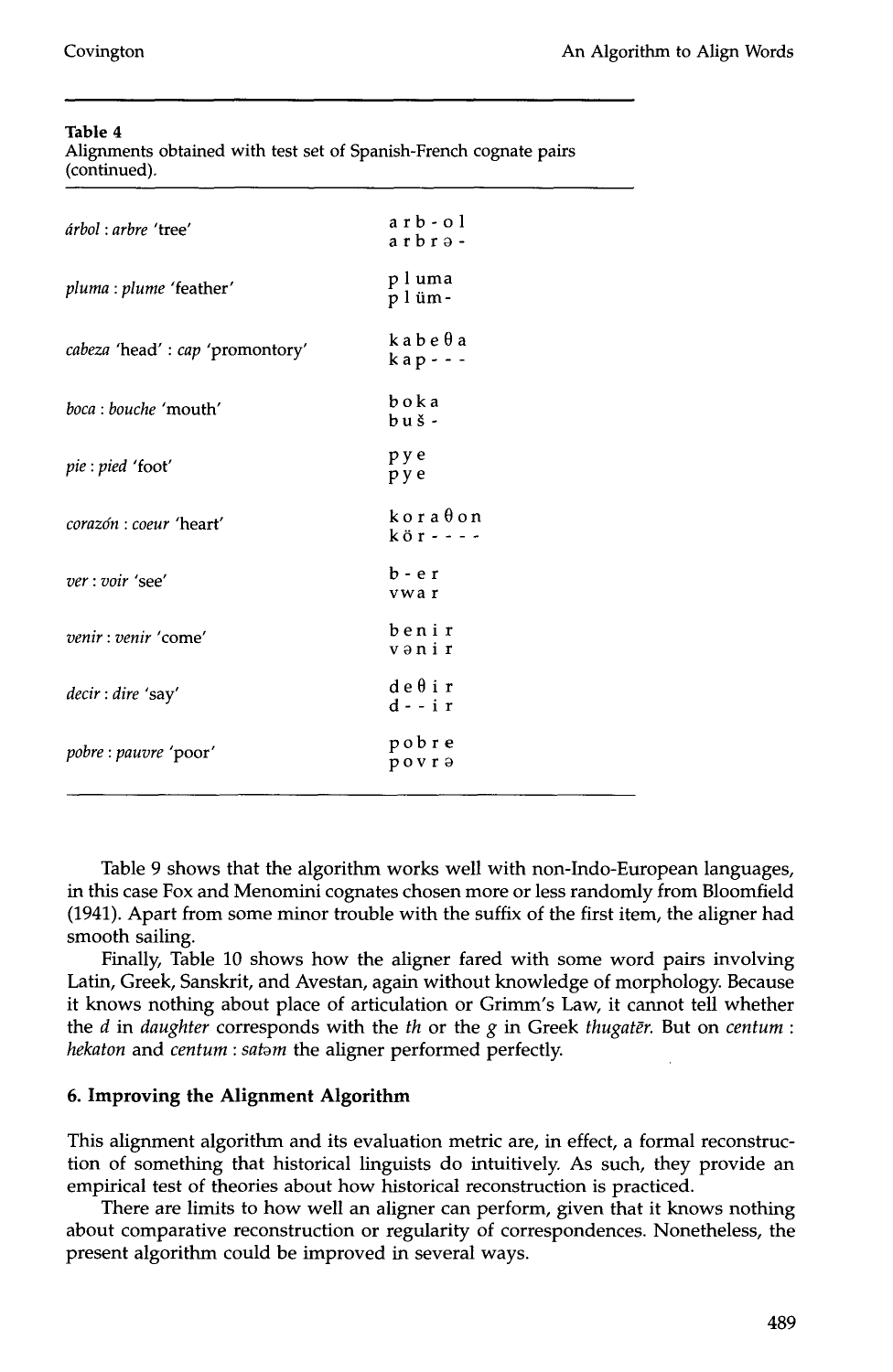Alignments obtained with test set of English-German cognate pairs.

| this : dieses   | $\delta$ i - - s<br>$d\bar{i} z \partial s$ |
|-----------------|---------------------------------------------|
| that : das      | ðæt<br>d a s                                |
| what: was       | wa t<br>vas                                 |
| not : nicht     | $na - t$<br>nixt                            |
| long : lang     | loŋ<br>laŋ                                  |
| man : Mann      | mæn<br>ma n                                 |
| flesh : Fleisch | f $l$ e - $\check{s}$<br>flayš              |
| blood: Blut     | $b \, 1 \, 9 \, d$<br>blūt                  |
| feather: Feder  | feðər<br>fēdər                              |
| hair: Haar      | hær<br>hār                                  |
|                 |                                             |

One obvious improvement would be to implement feature-based phonology. Implicitly, the aligner already uses two features, vocalicity and vowel length. A fuller set of features would have given a better alignment of *piscis* with *fish,* preferring *f:p*  to *f:k.* Features are not all of equal importance for the evaluation metric; syllabicity, for instance, will surely be more important than nasality. Using multivariate statistical techniques and a set of known "good" alignments, the relative importance of each feature could be calculated.

Another improvement would be to enable the aligner to recognize assimilation, metathesis, and even reduplication, and assign lower penalties to them than to arbitrary mismatches. The need to do this is one reason for using tree search rather than the standard dynamic programming algorithm for inexact string matching. Dynamic programming is, in effect, a breadth-first search of the tree in Figure 1; Ukkonen's (1985) improvement of it is a narrowed breadth-first search with iterative broadening. Both of these rely on computing parts of the tree first, then stringing partial solutions together to get a complete solution (that is what "dynamic programming" means). They do their partial computations in an order that precludes "looking ahead" along the string to undo an assimilation, metathesis, or reduplication. By contrast, my depthfirst search algorithm can look ahead without difficulty.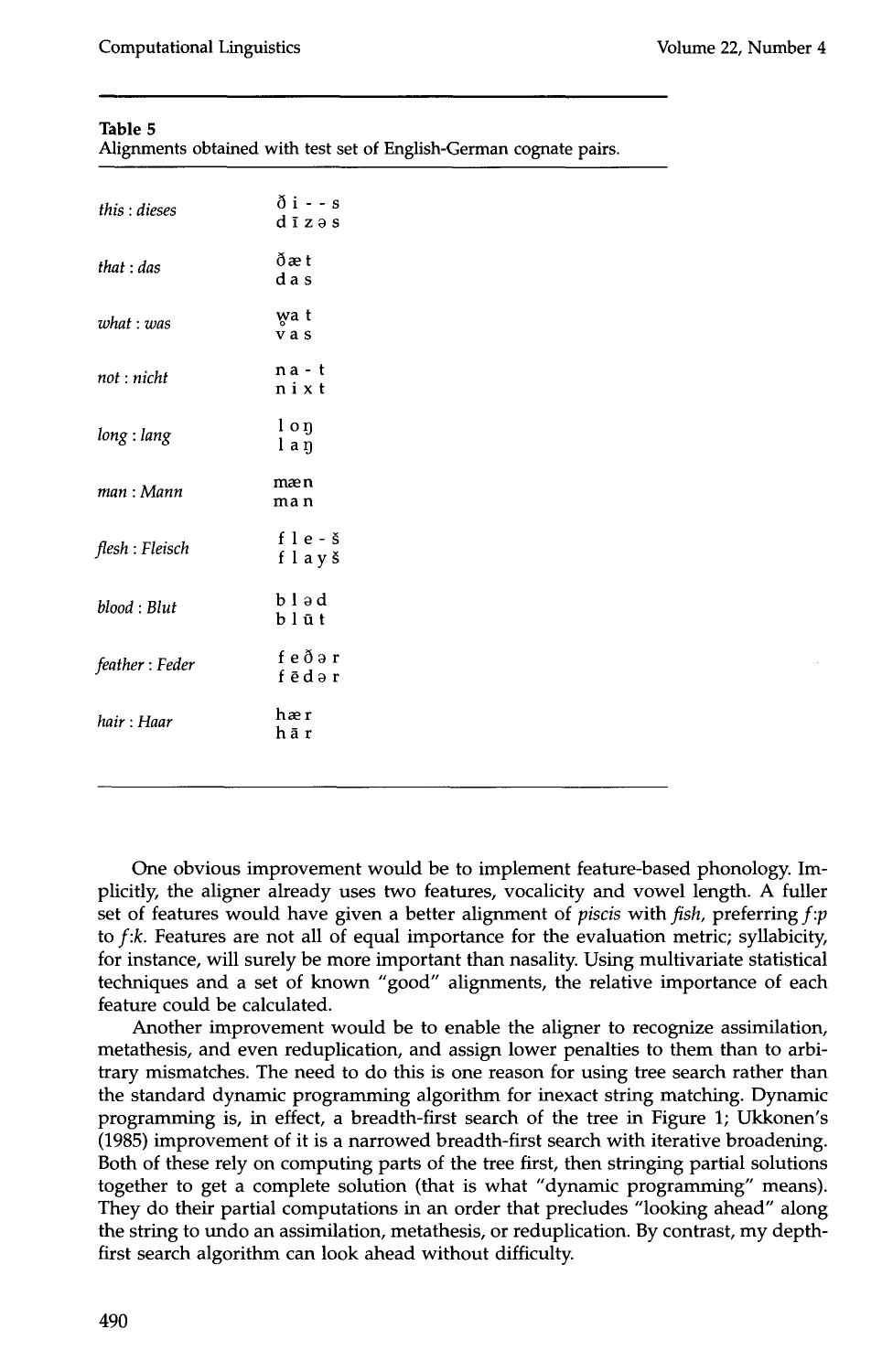|              |  |  | Alignments obtained with test set of English-German cognate pairs |  |
|--------------|--|--|-------------------------------------------------------------------|--|
| (continued). |  |  |                                                                   |  |

| ear:Ohr       | i r<br>ŌΓ                                     |  |
|---------------|-----------------------------------------------|--|
| eye : Auge    | $a - y$ ay --<br>awga awga                    |  |
| nose: Nase    | $nowz -$<br>$n\bar{a}$ - $z \partial$         |  |
| mouth : Mund  | $\max - \theta$ maw $\theta$ -<br>m-unt m-unt |  |
| tongue: Zunge | $t - \partial \eta$ -<br>tsuņə                |  |
| foot: Fuß     | f u t<br>fūs                                  |  |
| knee : Knie   | -niy<br>knī-                                  |  |
| hand: Hand    | hænd<br>hant                                  |  |
| heart: Herz   | hart -<br>herts                               |  |
| liver : Leber | livər<br>lēbər                                |  |
|               |                                               |  |

Another crucial difference between my algorithm and dynamic programming is that, by altering the tree pruning criterion, my algorithm can easily generate, not just the best alignment or those that are tied for the best position, but the  $n$  best alignments, or all alignments that are sufficiently close to the best (by any computable criterion).

Multilateral alignments are needed when more than two languages are being compared at once. For example,

$$
\begin{array}{c}\n\text{e} \\
\text{-} \\
\text{-} \\
\text{1} \\
\text{i} \\
\end{array}
$$

is the etymologically correct three-way alignment of the masculine singular definite article in Spanish, French, and Italian. Multilateral alignments can be generated by aligning the second word with the first, then the third word with the second (and implicitly also the first), and so on, but it would be advantageous to apply the evaluation metric to the whole set rather than just the pairs that are chained together. Multilateral alignment is also an important problem in DNA sequence analysis, and no general algorithm for it is known, but research is proceeding apace (Kececioglu 1993, Waterman 1995).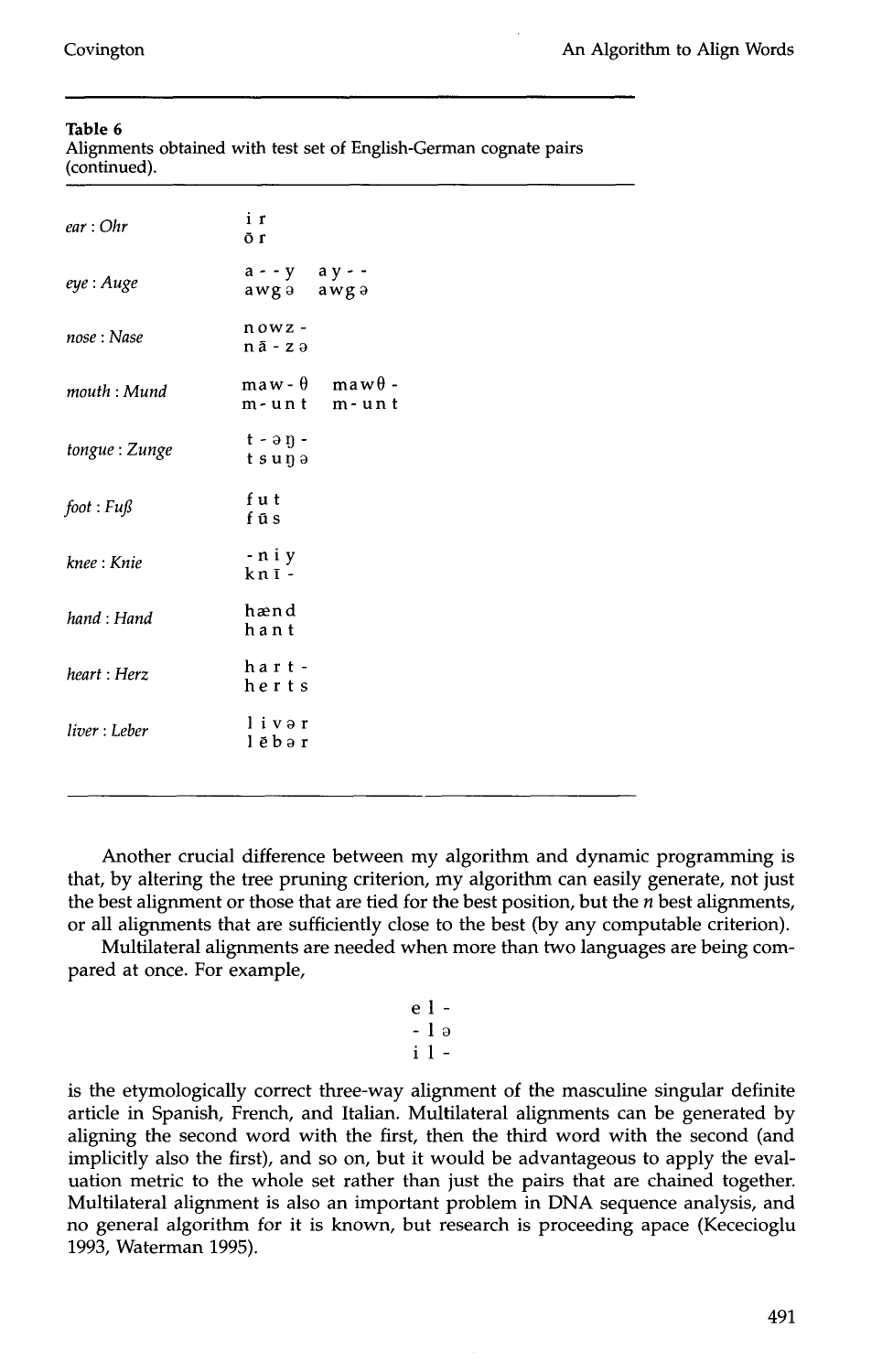| Alignments obtained with test set of English-Latin cognate pairs. |  |  |  |  |
|-------------------------------------------------------------------|--|--|--|--|
|                                                                   |  |  |  |  |

| and : ante            | ænd-<br>ante                     |                                                                                      |  |  |  |  |
|-----------------------|----------------------------------|--------------------------------------------------------------------------------------|--|--|--|--|
| at:ad                 | æt<br>a d                        |                                                                                      |  |  |  |  |
| blow : flare          | $bl - ow$<br>flāre -             |                                                                                      |  |  |  |  |
| ear : auris           | $i - r -$<br>awris               |                                                                                      |  |  |  |  |
| eat : edere           | $i \, y \, t$ - - -<br>e-dere    |                                                                                      |  |  |  |  |
| fish : piscis         |                                  | $---fi \s f --- i \s f --- i \s f i --- s$ $fi \s---$<br>piskis piskis piskis piskis |  |  |  |  |
| flow:fluere           | f $low--$<br>fl-uere             |                                                                                      |  |  |  |  |
| star : stēlla         | $s \tan -$<br>stēlla             |                                                                                      |  |  |  |  |
| full : plēnus         | $--ful$ $f--ul$<br>plēnus plēnus |                                                                                      |  |  |  |  |
| grass : grāmen        |                                  | gr--æs græ--s græs--<br>grāmen grāmen grāmen                                         |  |  |  |  |
| heart : cordis (gen.) | har - - t<br>kordis              | h a r t - -<br>kordis                                                                |  |  |  |  |
| horn : cornu          | horn-<br>kornū                   |                                                                                      |  |  |  |  |
| I:eqo                 | $-$ - $a y$<br>ego-              |                                                                                      |  |  |  |  |

# **7. From Here to the Comparative Method**

Comparative reconstruction consists of three essential steps:

- . Align the segments in the (putative) cognates;
- 2. Find correspondence sets (corresponding to proto-allophones);
- 3. Identify some correspondence sets as phonetically conditioned variants of others (thereby reconstructing proto-phonemes).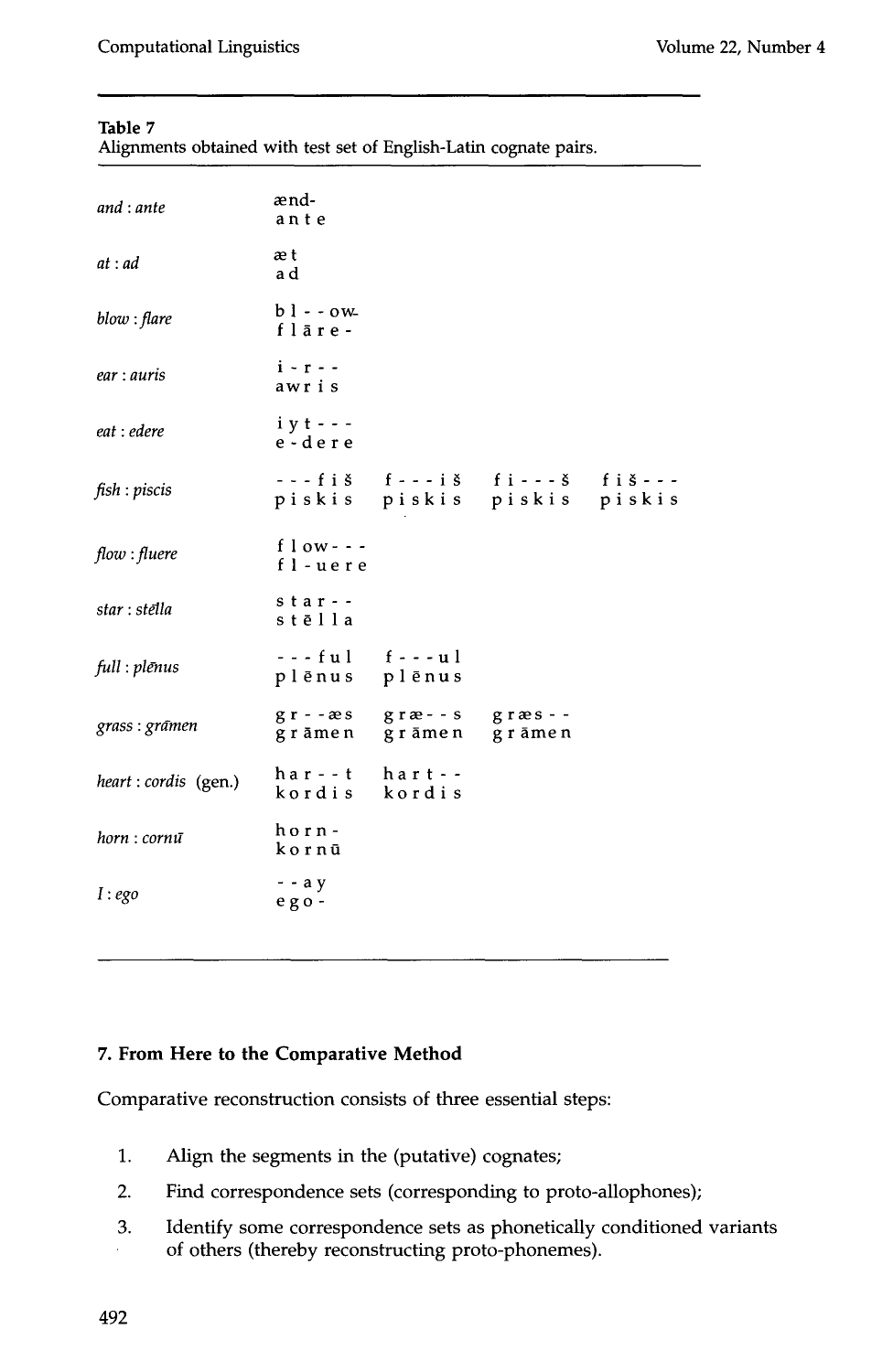Alignments obtained with test set of English-Latin cognate pairs (continued).

| knee : genū           | - - n i y<br>genū-                                         |
|-----------------------|------------------------------------------------------------|
| mother : māter        | məðər<br>māter                                             |
| mountain : mons       | mawntən mawntən<br>$m\bar{o} - n - s$ $m\bar{o} - n s - -$ |
| name : nōmen          | neym--<br>nō-men                                           |
| new: novus            | $nyuw - - nyuw -$<br>$n -$ owus<br>nowus                   |
| one : ūnus            | $w \partial n -$<br>-ūnus                                  |
| round : rotundus      | $ra$ - $wnd$ - -<br>rotundus                               |
| sew : suere           | $s$ ow - - -<br>s-uere                                     |
| sit : sēdere          | $s$ i $t - -$<br>sēdere                                    |
| three : tres          | $\theta$ riy<br>trēs                                       |
| tooth : dentis (gen.) | $- - -$ tuw $\theta$<br>denti-s                            |
| thin:tenuis           | $\theta$ in - - -<br>tenuis                                |
|                       |                                                            |

Kay (1964) noted that the "right" set of alignments (of each of the cognate pairs) is the set that produces the smallest total number of sound correspondences. Steps 1 and 2 could therefore be automated by generating all possible alignments of all of the cognate pairs, then choosing the set of alignments that gives the fewest correspondence sets.

As Kay notes, this is not practical. Suppose the putative cognates are each 3 segments long. There are then 9 different alignments of each cognate pair, and if 100 cognate pairs are to be considered, there are  $9^{100} \approx 2.65 \times 10^{95}$  sets of alignments to choose from, far too many to try on even the fastest computer.

However, a guided search along the same lines might well be worthwhile. First choose *one* alignment for each cognate pair—the best according to the evaluation metric, or if several are equally good, choose one arbitrarily. Construct the entire set of correspondence sets. Then go back and try one or two alternative alignments for each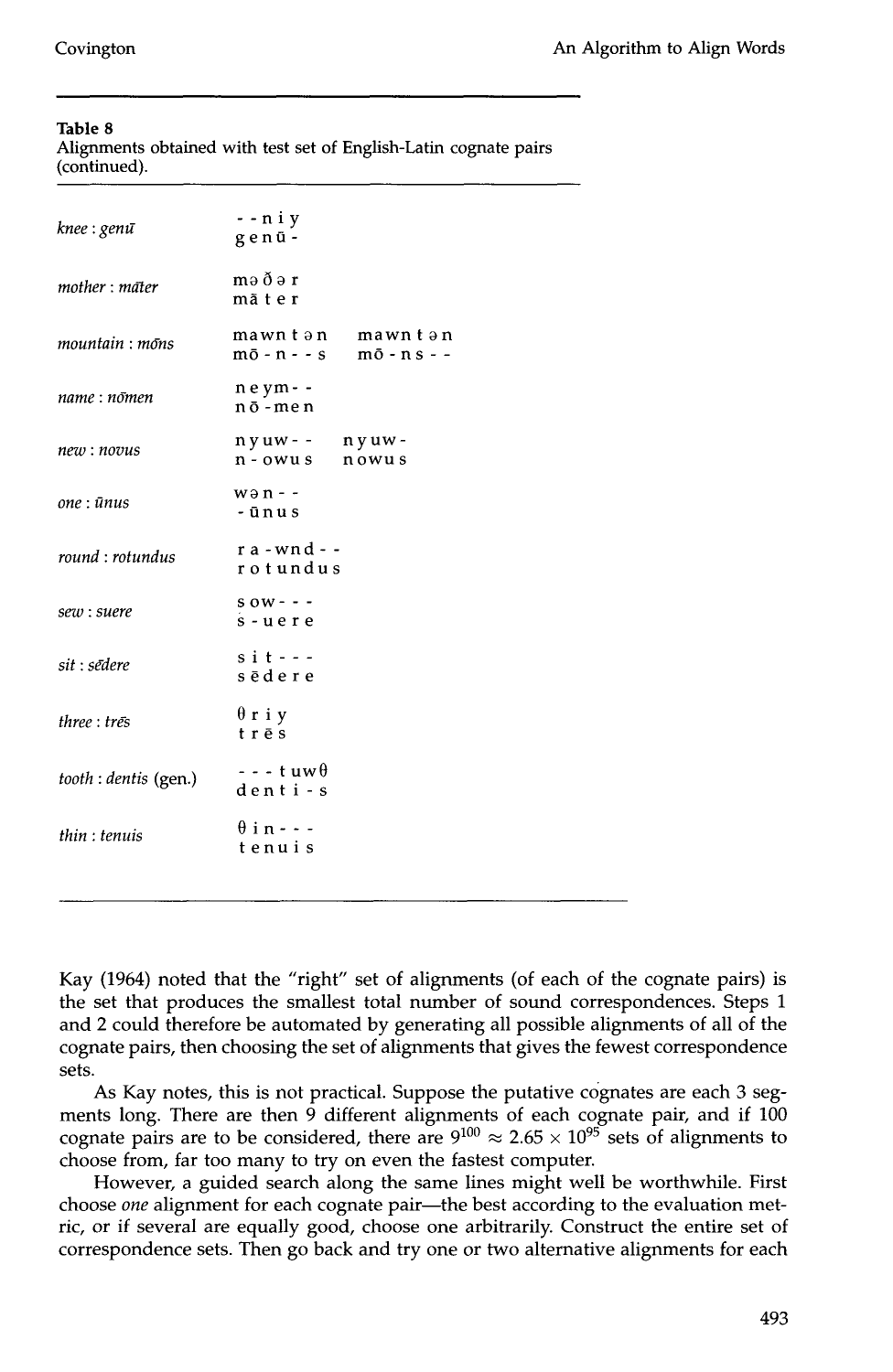Alignments obtained with test set of Fox-Menomini cognate pairs.

| kiinwaawa : kenuaq 'you (pl.)'      | kīnwāwa - kīnwāwa -<br>ken--uaq kenu--aq                                                                                                                             |  |
|-------------------------------------|----------------------------------------------------------------------------------------------------------------------------------------------------------------------|--|
| niina : nenah 'I'                   | $n\bar{i}$ n a -<br>nenah                                                                                                                                            |  |
| naapeewa : naapeew 'man'            | nāpēwa<br>$n \bar{a} p \bar{e} w$ -                                                                                                                                  |  |
| waapimini : waapemen 'maize'        | wāpimini<br>wāpemen -                                                                                                                                                |  |
| nameesa : nameegs 'fish (n.)'       | namē - sa<br>$n$ am $\bar{\epsilon}$ q s -                                                                                                                           |  |
| <i>okimaawa : okeemaaw 'chief'</i>  | okimāwa<br>okēmāw-                                                                                                                                                   |  |
| šiišiipa : seeqsep 'duck (n.)'      | $\check{\mathbf{s}}$ $\mathbf{I}$ - $\check{\mathbf{s}}$ $\mathbf{I}$ pa $\check{\mathbf{s}}$ $\mathbf{I}$ $\check{\mathbf{s}}$ - $\mathbf{I}$ pa<br>sēqsep- sēqsep- |  |
| ahkohkwa : ahkeeh 'kettle'          | ahkohkwa<br>$ahk\bar{e}h$ ---                                                                                                                                        |  |
| pemaatesiweni : pemaatesewen 'life' | pemātesiweni<br>pemātesewen-                                                                                                                                         |  |
| <i>asenya : aqsen 'stone (n.)'</i>  | a - senya<br>$a q s \epsilon n -$                                                                                                                                    |  |

cognate pair, noting whether the size of the set of correspondence sets decreases. If so, adopt the new alignment instead of the previous one. For a set of 100 cognate pairs, this requires a total of only a few hundred steps, and the result should be close to the optimal solution. Reduction of correspondence sets to proto-phonemes is, of course, a separate task requiring a knowledge base of phonological features and information about phonetic plausibility.

# **Appendix: Size of the Search Space**

The total number of alignments of a pair of words of lengths  $m$  and  $n$  can be calculated as follows. 4 Recall that a match consumes a segment of both words; a skip consumes a

<sup>4</sup> For assistance with mathematics here I am greatly indebted to E. Rodney Canfield. I also want to thank other mathematicians who offered helpful advice, among them John Kececioglu, Jeff Clark, Jan Willem Nienhuys, Oscar Lanzi III, Les Reid, and other participants in sci.math on the Internet.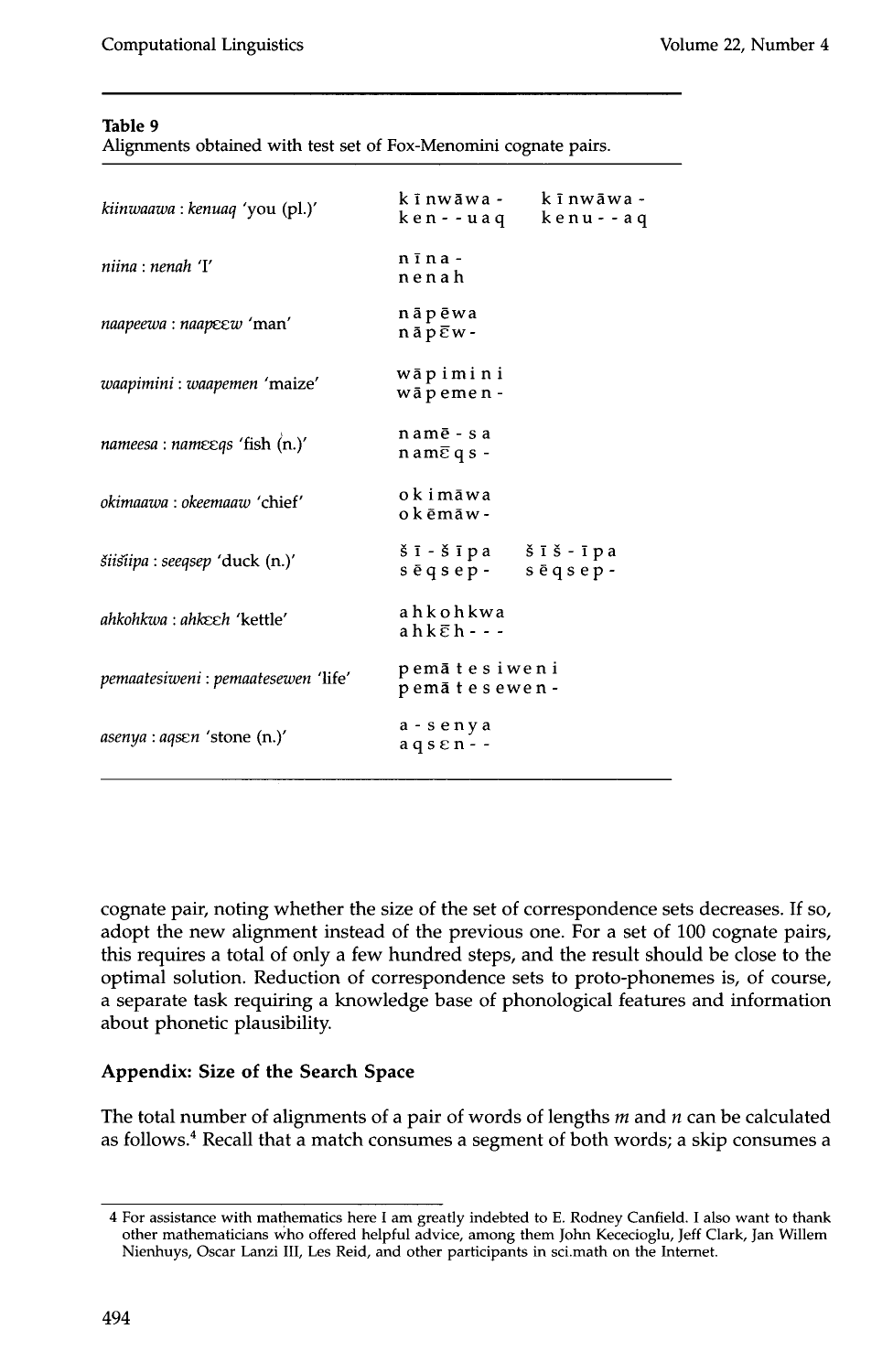Alignments obtained with cognate pairs from other languages.

| Greek didomi : Latin do 'I give'                           | didōmi didōmi<br>$-d\bar{0}$ - - d - - $\bar{0}$ - -                              |                                                                                              |
|------------------------------------------------------------|-----------------------------------------------------------------------------------|----------------------------------------------------------------------------------------------|
| Greek thugater : German Tochter 'daughter'                 | t <sup>h</sup> ugatēr<br>$\frac{1}{2}$                                            |                                                                                              |
| English <i>daughter</i> : Greek <i>thugater</i> 'daughter' |                                                                                   | --dotər d--otər do--tər<br>t <sup>h</sup> ugatēr t <sup>h</sup> ugatēr t <sup>h</sup> ugatēr |
| Latin ager : Sanskrit ajras 'field'                        |                                                                                   | a-ger ag-er ager--<br>ajras ajras aj-ras                                                     |
| Sanskrit bharāmi : Greek pherō 'I carry'                   | $bh$ arāmi $bh$ arāmi<br>$p^h$ e r - - $\bar{o}$ p <sup>h</sup> e r $\bar{o}$ - - |                                                                                              |
| Latin centum: Greek hekaton '100'                          | --kentum<br>heka-ton                                                              |                                                                                              |
| Latin centum : Avestan satam '100'                         | kentum<br>sa-təm                                                                  |                                                                                              |
|                                                            |                                                                                   |                                                                                              |

segment from one word but not the other. The complete alignment has to consume all the segments of both words. Accordingly, any alignment containing  $k$  matches must also contain  $m - k$  skips on the first word and  $n - k$  skips on the second word. The number of matches k in turn ranges from 0 to  $min(m, n)$ . Thus, in general, the number of possible alignments is

Alignments(*m*, *n*) = 
$$
\sum_{k=0}^{\min(m,n)}
$$
 number of alignments containing *k* matches

Without the no-alternate-skip rule, the number of alignments containing  $k$  matches is simply the number of ways of partitioning a set of  $\ddot{k} + (m - \ddot{k}) + (n - \ddot{k}) = m + n - \ddot{k}$ moves into k matches,  $m - k$  skips on word 1, and  $n - k$  skips on word 2:

Alignments
$$
(m, n)
$$
 = 
$$
\sum_{k=0}^{\min(m,n)} \frac{(m+n-k)!}{k!(m-k)!(n-k)!}
$$

(To give you an idea of the magnitude, this is close to  $5<sup>n</sup>/2$  for cases where  $m = n$  and  $n < 20$  or so.)

With the no-alternate-skip rule, the number of alignments is exponentially smaller (about  $3^{n-1}$  when  $m = n$ ) and can be calculated from the recurrence relation

$$
a(m,n) = a(m-1,n-1) + \sum_{i=0}^{n-2} a(m-1,i) + \sum_{i=0}^{m-2} a(i,n-1)
$$

with the initial conditions  $a(0, n) = a(m, 0) = 1$ ; for a derivation of this formula see Covington and Canfield (in preparation).